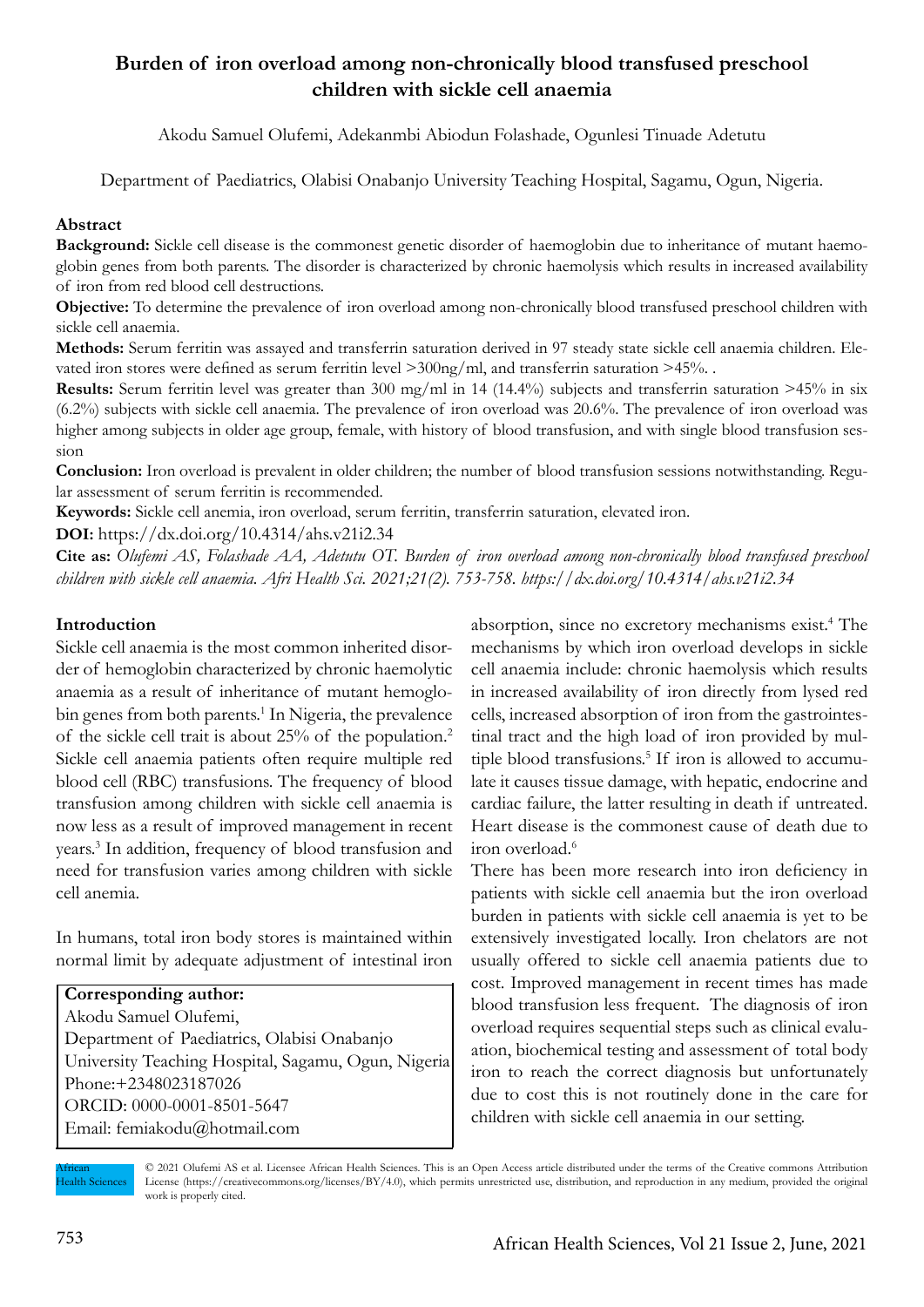In general there is fear of iron overload resulting from an added effect of multiple blood transfusions but with improving management in recent years blood transfusions are less frequent and the threat of iron overload may not be real. In addition, frequency and need for blood transfusion are not uniform for all children with sickle cell anaemia. Evaluation for iron overload in children with sickle cell anaemia is important, as it could contribute to the growth impairment seen in them and lead to death. The objective of the study was to evaluate the burden of iron overload among pre-school children with sickle cell anaemia who were in steady state. It is therefore expected that the information derived from the study would help the clinicians to provide timely medical management for children with sickle cell anaemia. The study would thus add to local data.

#### **Subjects and Methods**

The study was a prospective, cross-sectional one conducted at a pediatric sickle cell clinic of a tertiary health institution and one of the main referral facilities providing both general and specialist pediatric care for inhabitants of one of the largest cities in West Africa. The study duration was three months from December 2009 to February 2010. Subjects who met the study criteria were recruited: (1) subjects screened for presence of HbSS by haemoglobin electrophoresis (2) steady state defined as absence of any crisis in the preceding four weeks and absence of any symptoms or signs attributable to an acute illness7 (3) age six months to five years. None of the recruited subjects had been transfused or has been taking iron supplementation during a three month interval before study.

The minimum sample size was determined using the Fisher's formula<sup>8</sup> stated below:

.  $n = z2pq/d^2$ 

Where:

 $n =$  minimum sample size

 $z =$  percentage point of standard normal distribution curve which corresponds to 95% confidence interval. It is equal to 1.96 (at 95% confidence limits) in a twotailed test.

p = prevalence rate of iron overload for sickle cell anaemia in Nigeria by Odunlade et al9 is 33.3%.

 $q =$  complimentary probability;  $q = 1-0.333 = 0.667$ .

 $d = degree of precision at 90\% confidence limit; d =$  $10\% = 0.1$ 

therefore, the minimum required sample size was 85. Approximately 7 mL of venous blood was collected from each of the subjects, 2ml and 5ml were transferred in a Na-EDTA containing and plain vacuum

tubes for haemoglobin and serum studies respectively. The labeled tubes were transported to the Research Laboratory Paediatrics Department, LASUTH, placed in a cool box containing ice-packs within 8 - 12 hours of collection. Sheets of black plastic were used to protect the samples from light at all times. The fresh blood samples collected in Na-EDTA containing tubes were used for haemoglobin concentration estimation. Following centrifugation of the sample in the plain vacuum tube, the serum was separated and stored at minus 20ºC until ready for iron profile assay. Human ferritin enzyme immunoassay test kit (Diagnostic Automation, USA) was used to measure the serum ferritin. Additional iron profile parameters measured from the serum included serum iron concentration, and unsaturated iron binding capacity. Serum levels of these biochemical parameters were determined according to standard laboratory procedures. The transferrin saturation and total iron binding capacity were determined using these measured parameters.

Ferritin levels and transferrin saturation are simple tests that have been used for many decades to diagnose and monitor iron overload.10 Iron overload was defined as serum ferittin value greater than 300ng/ml9 or transferrin saturation greater than 45%11, 12. Scheme proposed by Oyedeji.<sup>13</sup> was used to classify subjects into one of five classes  $(I - V)$  in descending order of social privilege using occupation and educational attainment of parents. Classes I and II were grouped together as upper social stratum, class III was taken as the middle stratum and classes IV and V as lower social strata.

The study design was approved by the ethics and research committee of LASUTH prior to the commencement of research. Subjects were recruited following detailed explanation about the research. All recruitments were strictly voluntary and backed by written informed consent.

Statistical Package for Social Sciences (SPSS for Windows Version 17.0) was used for data analysis. The data were presented as percentage and mean  $\pm$  standard deviation (±SD). Student t-test was used to compare the mean values. The relationship between continuous and categorical variables was assessed using Pearson correlation coefficient (r) and Chi-square (χ2) as applicable. Logistic regression analysis was performed to calculate Odds ratio (OR) and 95% confidence intervals for all the predictor variables with p value  $\leq 0.05$  in the Chi square analysis to assess their strength of association with the prevalence of iron overload. Statistical significance was set at  $p < 0.05$ .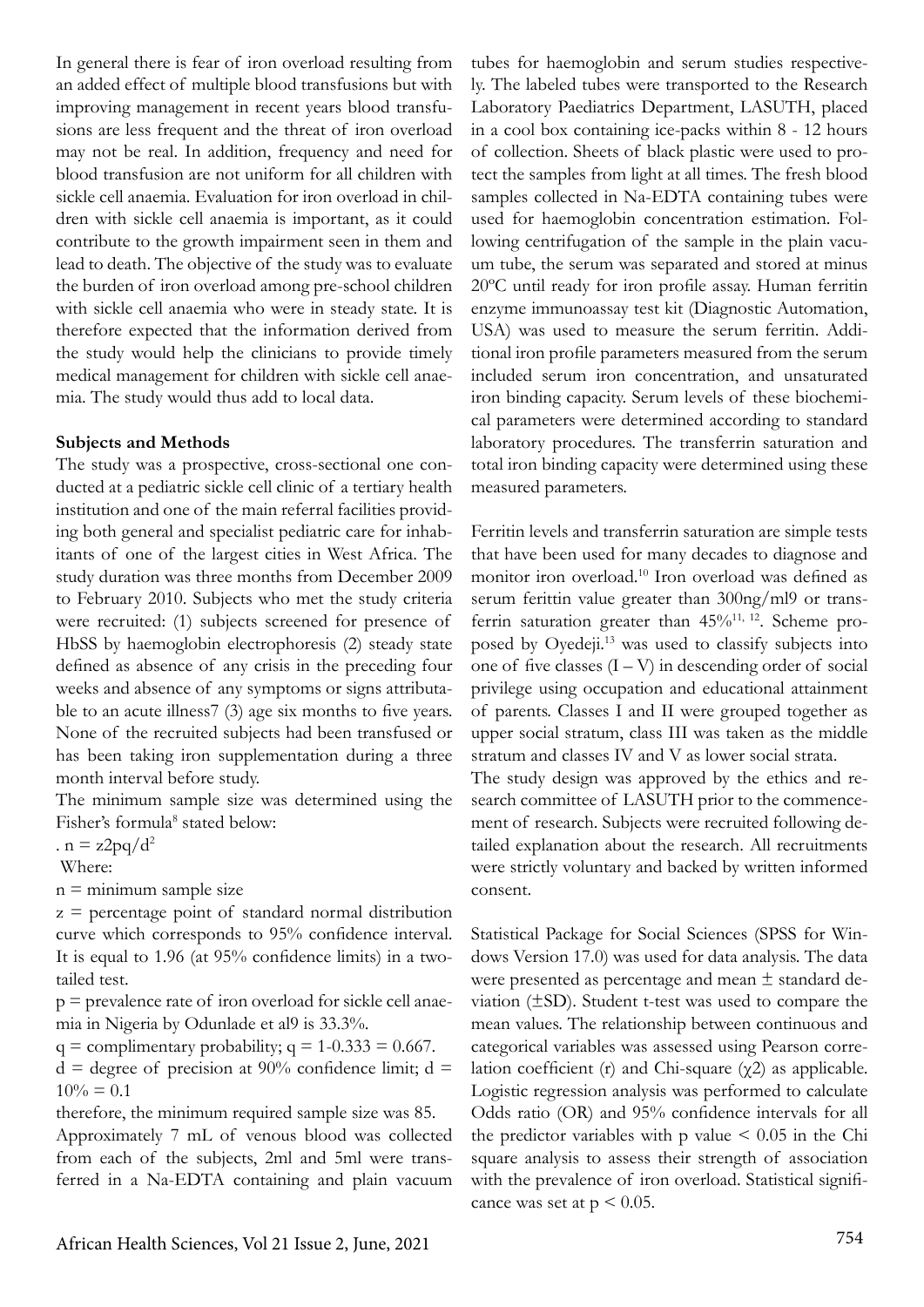#### **Results**

## **Mean values of iron overload indicators among study subject**

A total of 97 children with sickle cell anaemia in steady state were recruited with male to female ratio of 1.02:1.00. Overall, the age of the subjects ranged from seven months to five years, with a mean of 30.61 (±15.97) months and a median of 25.00 months.

value was comparable among both age categories. The mean TIBC was higher among ≤2 years age category compared to their  $>2 - 5$  years counterpart but this difference was not significant ( $p = 0.262$ ). The mean serum ferritin and transferrin saturation values were higher among subjects  $>2 - 5$  years than subjects  $\leq 2$ years but the observed difference was not significant (p  $= 0.256$ , 0.241 respectively).

among study subjects are shown. The mean serum iron

In table 1, the mean values of iron status indicators

| Table I - Iron overload indicators among study subject |  |  |  |
|--------------------------------------------------------|--|--|--|
|                                                        |  |  |  |

| <b>Iron Parameters</b>   | $\leq$ 2 years         | $>2-5$ years           | p-value |
|--------------------------|------------------------|------------------------|---------|
| Serum Iron $(mcg/dL)$    |                        |                        | 0.957   |
| Mean $(SD)$<br>Median    | 67.68 (46.63)<br>55.00 | 67.15 (37.41)<br>64.00 |         |
| Range                    | $10.00 - 186.00$       | $8.00 - 164.00$        |         |
| $T\text{IBC (mcg/dL)}$   |                        |                        | 0.262   |
| Mean $(SD)$              | 273.85 (95.15)         | 250.54 (77.10)         |         |
| Median                   | 292.00                 | 254.50                 |         |
| Range                    | $46.00 - 452.00$       | $47.00 - 418.00$       |         |
| Serum ferritin $(ng/dL)$ |                        |                        | 0.256   |
| Mean $(SD)$              | 172.48                 | 200.62                 |         |
| Median                   | (100.16)               | (106.37)               |         |
| Range                    | 155.00                 | 210.00                 |         |
|                          | $31.00 - 350.00$       | $10.00 - 360.00$       |         |
| Transferrin saturation   |                        |                        | 0.241   |
| $(\%)$                   |                        |                        |         |
| Mean $(SD)$              | 23.69 (12.40)          | 27.37 (12.82)          |         |
| Median                   | 20.40                  | 28.24                  |         |
| Range                    | $3.45 - 48.69$         | $1.91 - 49.34$         |         |

#### **Distribution of individual criteria for diagnosing iron overload among study subjects**

In table 2, the prevalence of iron overload based on individual criteria is shown. A criterion of serum ferritin greater than 300ng/ml was found in 14.4% of sickle cell anaemia subjects. The adopted definition of iron

overload included a second criterion – transferrin saturation greater than forty-five percent. Using transferrin saturation greater than forty-five percent criterion, six subjects was identified as having iron overload and they were different from the subjects using the serum ferritin greater than 300ng/ml criterion.

**Table II –** Distribution of individual criteria for diagnosing iron overload among study subjects

| <b>Iron Overload Criteria</b>                             | <b>Number</b><br><b>Affected</b> | $\frac{0}{n}$ |
|-----------------------------------------------------------|----------------------------------|---------------|
| Serum ferritin $>$ 300ng/dL                               | 14                               | 144           |
| Transferrin saturation >45%                               | 6                                | 62            |
| Serum ferritin > 300ng/dL or Transferrin saturation > 45% | 20                               | 20.6          |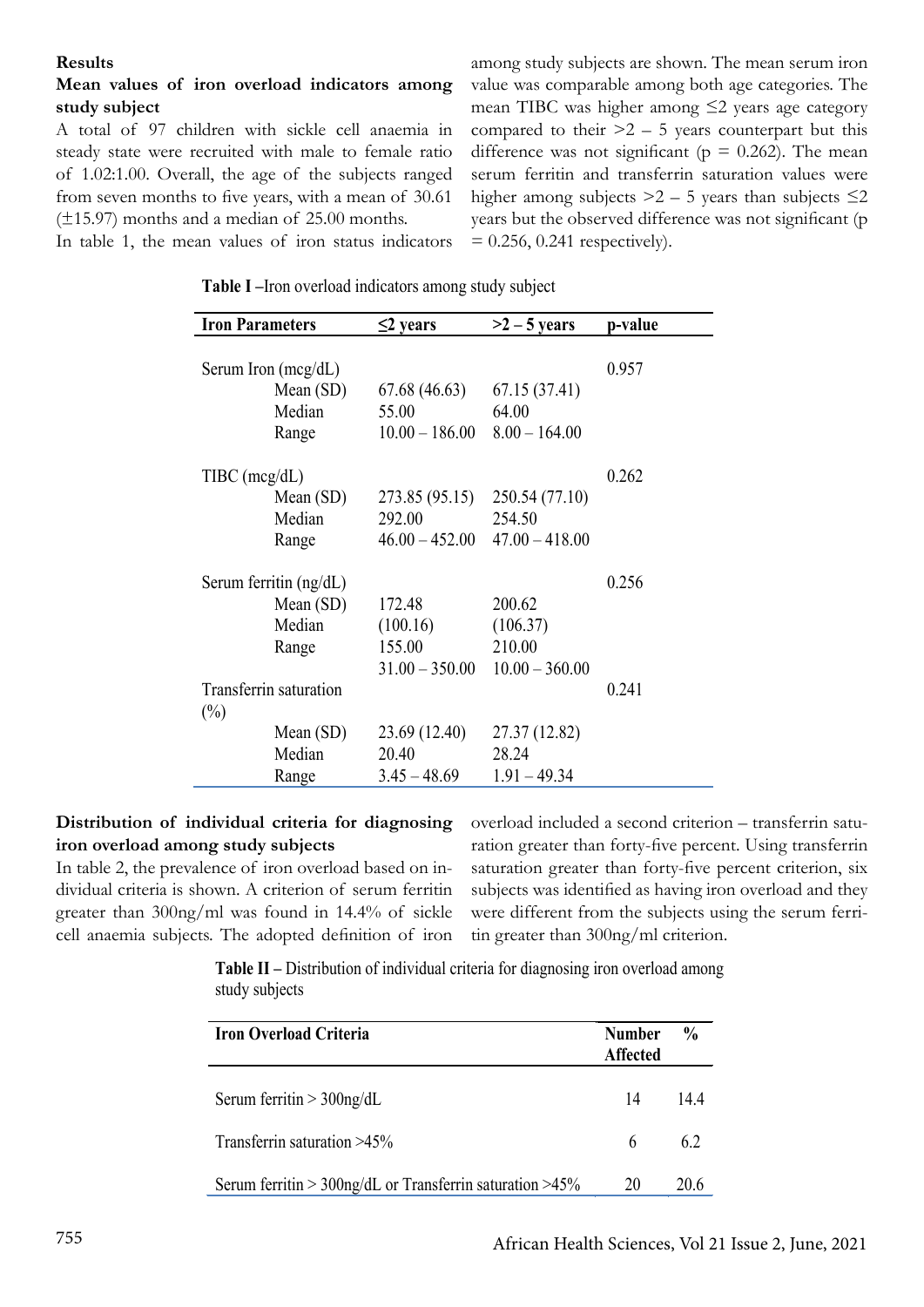# **Distribution of iron overload among study subjects according to demographic and selected clinical characteristics**

The distributions of study subjects with iron overload according to demographic and selected clinical characteristics are shown in Table 3. The overall prevalence of iron overload was 20.6%. In the older age group the prevalence of iron overload was higher compared with the younger age group. More females than males

have iron overload. The prevalence of iron overload was higher among subjects with history of blood transfusion compared to subjects without history of blood transfusion. Subjects with single blood transfusion session had a higher prevalence rate of iron overload than subjects who had multiple blood transfusion session while the prevalence rate was comparable among subjects who belonged to the lower socioeconomic strata with those from other socioeconomic strata. However, all these differences were not significant ( $p > 0.05$ ).

|                                  |                | <b>Iron</b><br>Overload<br>$\mathbf n$<br>$(\%)$ | p-value |  |
|----------------------------------|----------------|--------------------------------------------------|---------|--|
| Age group (years)                | $\leq$ 2       | 8(16.7)                                          | 0.453   |  |
|                                  | $>2-5$         | 12(24.5)                                         |         |  |
| Gender                           | Male           | 7(14.3)                                          | 0.139   |  |
|                                  | Female         | 13(27.1)                                         |         |  |
| History of<br>blood transfusionr | Yes            | 8(24.2)                                          | 0.599   |  |
|                                  | N <sub>0</sub> | 12(18.8)                                         |         |  |
| Number of blood                  | $\mathbf{0}$   | 0(0.0)                                           | 0.875   |  |
| transfusion                      | $\mathbf{1}$   | 7(30.4)                                          |         |  |
|                                  | >1             | 1(10.0)                                          | 0.949   |  |
| Socioeconomic strata             | Lower          | 3(20.0)                                          |         |  |
|                                  | Others         | 17 (20.7)                                        |         |  |

**Table III –** Distribution of iron overload among study subjects according to demographic and selected biological characteristics

# **Comparisons of mean values of iron overload indicators between subjects with and without iron overload**

In table 4, the mean values of iron overload indicators between study subjects with and without iron overload are shown. The mean serum iron value was significantly higher among subjects with iron overload compared

with those without iron overload. Similarly, the mean TIBC value was significantly higher among subjects with iron overload compared with those without iron overload. The mean serum ferritin and transferrin saturation values were higher among subjects with iron overload than subjects without iron overload but the observed difference was not significant ( $p = 0.109$ , 0.236 respectively).

**Table IV –** Comparisons of mean values of iron overload indicators between subjects with and without iron overload

| <b>Iron Parameters</b>                  | <b>Iron Overload</b><br>Mean (SD) | No Iron<br>Overload<br>Mean (SD) | p-value |
|-----------------------------------------|-----------------------------------|----------------------------------|---------|
| Serum Iron $(mcg/dL)$                   | 84.00 (52.60)                     | 62.83 (36.18)                    | 0.028   |
| $T\text{IBC (mcg/dL)}$                  | 285.31<br>(119.61)                | 251.43 (70.58)                   | 0.002   |
| Serum ferritin $(ng/dL)$                |                                   | 161.92 (90.36)                   | 0.109   |
| Transferrin saturation<br>$\frac{1}{2}$ | 294.75 (86.00)<br>31.50 (14.33)   | 24.43 (11.87)                    | 0.236   |

756 African Health Sciences, Vol 21 Issue 2, June, 2021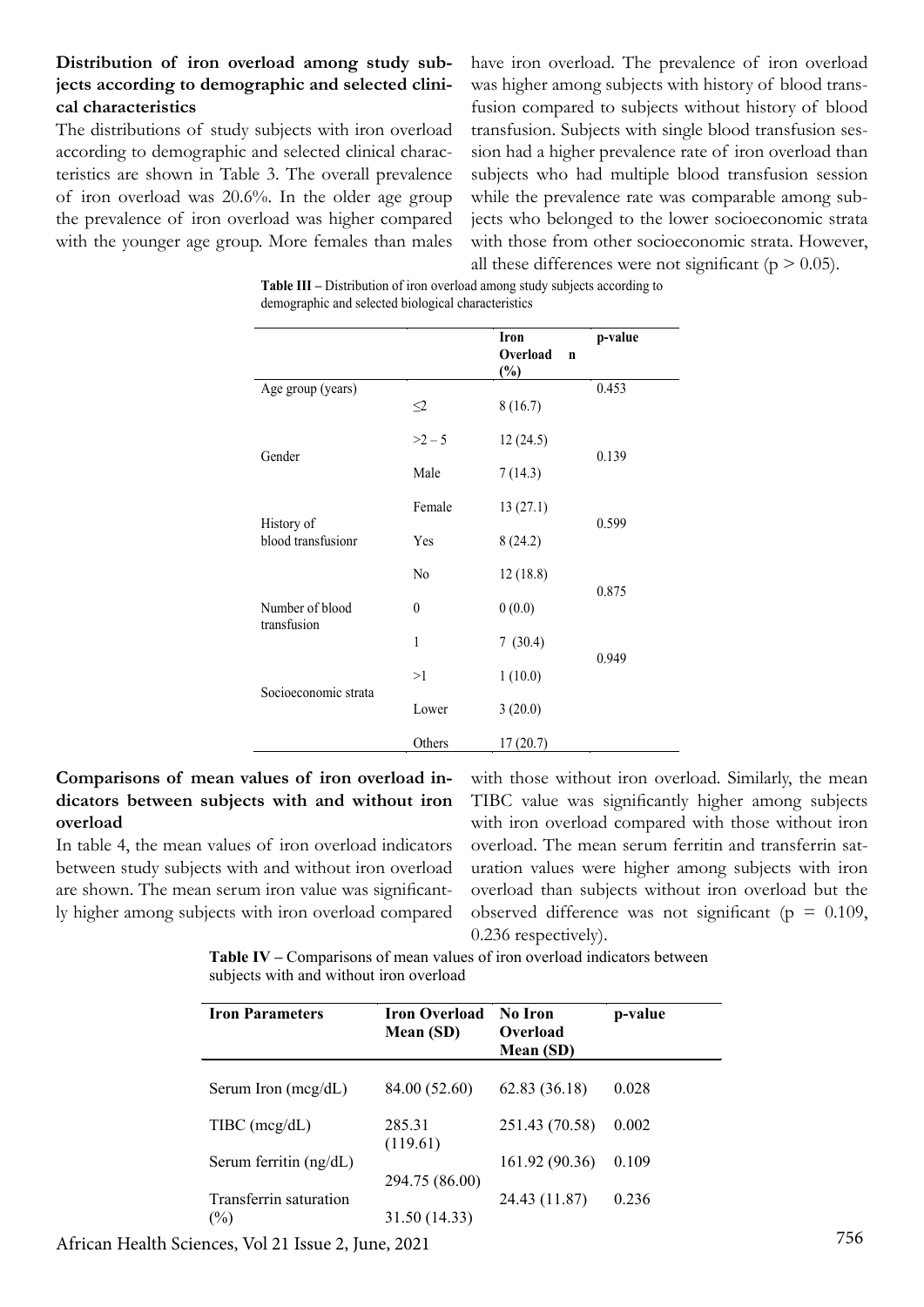#### **Discussion**

Iron overload has been reported to be common in subjects with recurrent transfusion, and the degree of iron overload increase with the rate of transfusions.14, 15 Our findings are significant for several reasons. First, we do not believe that magnitude of iron overload in subjects with sickle cell anaemia with less frequent blood transfusions has been previously well described in Nigeria. Secondly, given the prevalence of iron overload-induced medical problems in patients with sickle cell anaemia, as well as the improvement in the management of subjects with sickle cell anaemia in recent years making blood transfusions to be less frequent, there are likely to be undiagnosed cases of iron overload in this population since routine serum iron estimation is not practice in our setting.

The overall prevalence of iron overload among children with sickle cell anaemia in the present study was 20.6%. The reported prevalence value from the current study was lower than the 28.6% reported by Ray et al16 and 33.3% by Odunlade et al<sup>9</sup> among children with sickle cell disorder in West Bengal, India aged 3 – 18 years and 1 – 15 years in Southwestern Nigeria. The observed difference is probably an effect of diagnostic criteria. The Indian study employed the use of serum values of iron and ferritin greater than 184µg/dL and 140mg/dL respectively while the Southwestern Nigeria study employed the use of serum ferritin greater than 300mg/dL alone. In addition, the observed difference may be an effect of sample size Small sample size is known to produce exaggerated high mean values. These observed differences may also be due to disparity in rate of chronic haemolysis, and genetic variation in gastro-intestinal iron absorption among the study subjects which is incomparable.

The current study revealed a higher prevalence of iron overload among subjects older than two years of age than in the younger age group. This may be due to the fact that the older subjects would be more affected because they have had chronic haemolysis for a longer period. This observed difference in prevalence of iron overload based on age group did not reach significant level. It is possible that the lower numbers of affected children with iron overload was responsible for the lack of significance.

In variance to reported female preponderance from this present study a male preponderance was reported by Makulo et al<sup>17</sup> among Congolese children with sickle cell anaemia aged 2 – 18 years. There is no information available regarding the influence of gender on the burden of iron overload among children with sickle cell anaemia.

A comment on the place of blood transfusion in relation to iron overload among study subjects is

desirable at this point. It was observed that iron overload was found more in children with sickle cell anaemia who received blood transfusion. Previous study has attributed iron overload in children with sickle cell anaemia to increased red blood cell turnover and multiple blood transfusions.<sup>10</sup> The subjects with one previous blood transfusion was observed to have higher rate of iron overload compared with counterparts who had received two or more blood transfusions in the past. However, this observed difference was not statistically significant. This report contrast with earlier observations in which children with multiple blood transfusions are associated with higher burden of iron overload.<sup>10</sup> The reason for this is not quite clear; however it might be attributed to individual disparity in rate of haemolysis and genetic variation in gastro-intestinal iron absorption among the study subjects which is incomparable. This may also be direct effect of heterozygous hemochromatosis among the study subjects. The fact that the current study made no attempt to detect/exclude heterozygous hemochromatosis among the study subjects is in fact an important limitation of this study.

The extent to which serum ferritin criteria identified subjects with iron overload varied compare with the transferrin saturation criteria. The use of serum ferritin identified almost twice the numbers by the transferrin saturation with the identified subjects in each category completely different. This may be due to the fact that elevations in transferrin saturation typically precede a rise in serum ferritin in patients with iron overload as reported by Lam.18

The present study revealed that both the mean serum iron and TIBC were significantly higher in subjects with iron overload than those without iron overload. Also, a higher but not significantly different mean serum transferrin and transferrin saturation in subjects with iron overload than those without iron overload. The trend of higher serum iron, TIBC, serum ferritin and transferrin saturation in children with sickle cell anaemia having iron overload is consistent with screening findings in subjects with hemochromatosis.<sup>19, 20</sup>. It will have been necessary to exclude heterozygous hemochromatosis in the study subjects; however, the diagnosis of hemochromatosis in children within our setting is difficult or impossible because of lack of resources for genetic testing and to the best of our knowledge hemochromatosis has never been reported in our setting.